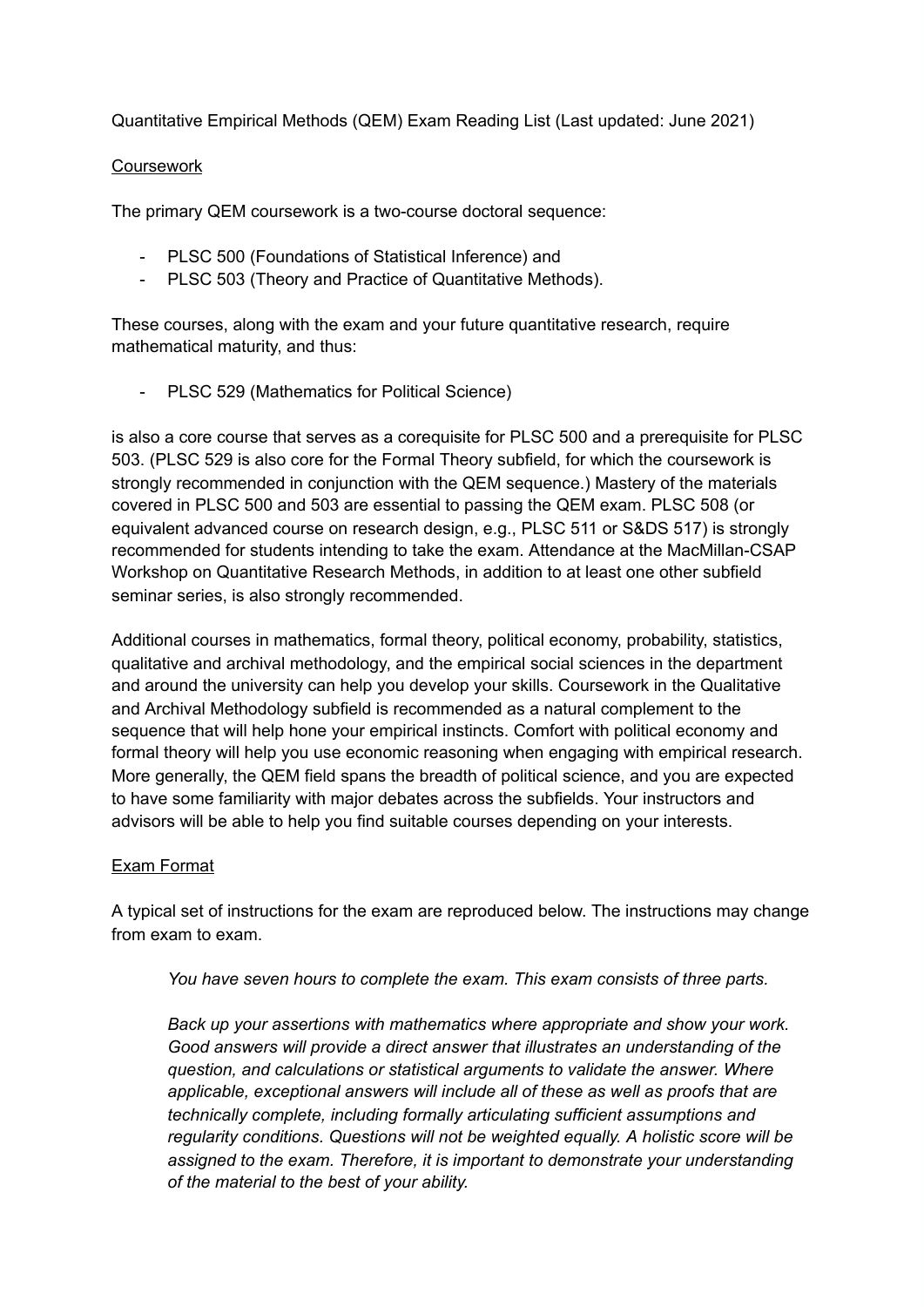*Part 1 (Short Answer Section) consists of seven short answer questions. Advice: Note there are multiple correct answers to some questions. We encourage you to give the most complete (but still succinct) solution possible. Do not leave sub-parts of questions unanswered.*

*Part 2 (Essay Section) contains a recent, well-regarded empirical article. We will ask you to offer an evaluation of its methodological approach and presentation of results. In particular, we will advise you to pay particular attention to the identification conditions (either explicit or implicit), the associated estimation strategy, and possible threats to inference. Your response may be anywhere from 500 to 1500 words.*

*The only aids permitted for Parts 1 and 2 are (i) one page of double-sided notes, (ii) a word processor on one of the Statlab computers to write up your answers (you may also write up your answers to Part 1 using pencil/pen and paper). After handing in your answers for Parts 1 and 2 of the exam, you may begin Part 3 (though feel free to look ahead). You may hand in Parts 1 and 2 whenever you wish, but we recommend spending no longer than five hours on Parts 1 and 2.*

*Part 3 (Computer Assisted Section) will involve using statistical software to answer one longer exercise with five associated questions. A complete answer to Part 3 will include code and output, as well as your written answers. Advice: We recommend that you explain what you are trying to do in comments in your code. Even if you are not able to execute your program correctly, you can receive partial credit for explaining clearly what you wanted to do and why.*

*For Part 3, you are permitted (i) unrestricted use of your own computer with access to the internet or (ii) use of a Statlab computer with access to the internet. The only restriction for Part 3 is that you may not interact with anyone, online or otherwise. For Part 3 (Computer Assisted Portion) of the exam, please turn in a hard copy of your code to Colleen, and also email a digital copy of the code to colleen.amaro@yale.edu.*

## Reading List

Each section is roughly ordered in increasing difficulty. Some entries are listed more than once across sections.

Probability:

- Freedman, David A. and Philip B. Stark. 2003. What is the chance of an earthquake? NATO Science Series IV: Earth and Environmental Sciences. 32: 201–213.
- Greenland, Sander, et al. Statistical tests, 2016. P-values, confidence intervals, and power: a guide to misinterpretations. Eur J Epidemiol 31, 337–350.
- Freedman, David A., Robert Pisani, and Roger A. Purves. 1998. Statistics, 3rd edn. New York, NY: Norton.
- Peter M. Aronow and Benjamin T. Miller. 2020. Foundations of Agnostic Statistics. Cambridge University Press. Ch. 1-2. (Note: the "Further Readings" sections at the end of each chapter of Aronow and Miller may often be helpful.)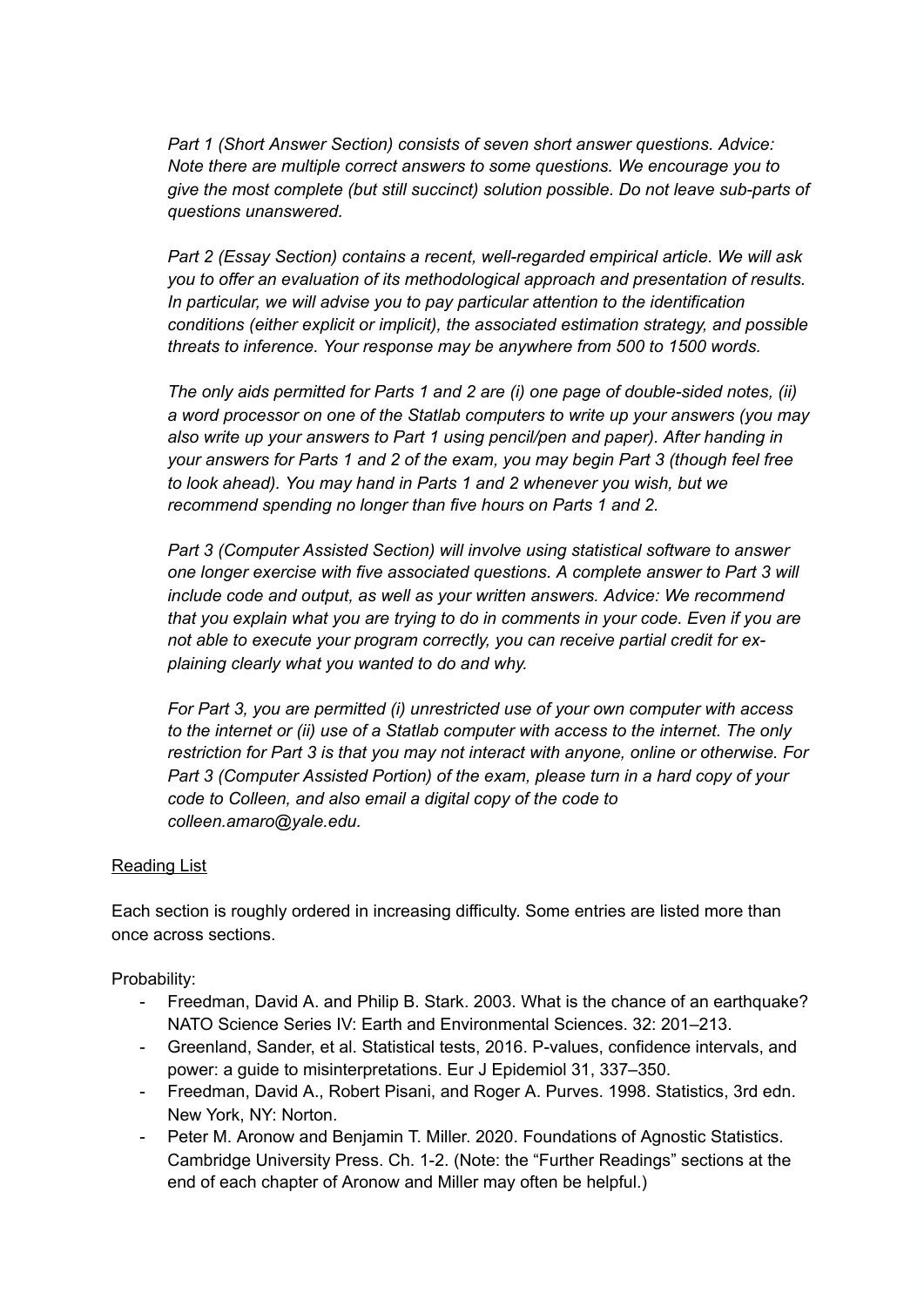- Wackerly, Dennis D., William Mendenhall III, and Richard L. Scheaffer. 2008. Mathematical statistics with applications, 7th edn. Belmont, CA: Thomson Brooks/Cole.
- Blitzstein, Joseph K. and Jessica Hwang. 2014. Introduction to probability. Boca Raton, FL: CRC Press.
- Wasserman, Larry. 2004. All of statistics: A concise course in statistical inference. New York, NY: Springer Science+Business Media, Inc. Chs. 1-5, 23.
- Hansen, Bruce E. 2021. Introduction to Econometrics. Unpublished manuscript, University of Wisconsin.

Data Science:

- James, Gareth et al. 2014. An introduction to statistical learning with applications in R. New York, NY: Springer Science+Business Media New York.
- Peng, Roger D., Caffo, Brian, and Leek, Jeff. R Programming. Coursera course at: <https://www.coursera.org/learn/r-programming> (Note: this is free, choose the "Audit" option.)
- Wasserman. All of statistics. Chapter 24.
- Hastie, Trevor, Robert Tibshirani, and Jerome Friedman. 2009. The elements of statistical learning: Data mining, inference, and prediction. New York, NY: Springer-Verlag New York.
- Hansen, Bruce E. 2021. Econometrics. Unpublished manuscript, University of Wisconsin. Ch. 29.
- Wickham, Hadley. 2019. Advanced R. 2nd Edition. CRC press.

Core Statistics and Econometrics:

- Gelman, Andrew, and Hill, Jennifer. 2006. Data analysis using regression and multilevel/hierarchical models. Cambridge university press. Read with:
	- Efron, Bradley, and Morris, Carl. 1977. Stein's paradox in statistics. Scientific American, 236(5), 119-127.
- Aronow and Miller. Ch. 3-5.
- Wackerly, Mendenhall, and Scheaffer.
- Goldberger, Arthur S. 1991. A course in econometrics. Cambridge, MA: Harvard University Press.
- Chamberlain, Gary. 2010. Econometrics Lecture Notes. Available at: <https://github.com/paulgp/GaryChamberlainLectureNotes>
- Wasserman. All of statistics. Chs. 6-15, 19-22
- Hansen. Econometrics.
- Cameron, A. Colin and Pravin K. Trivedi. 2005. Microeconomics: Methods and applications. New York, NY: Cambridge University Press.
- Hayashi, Fumio. 2001. Econometrics. Princeton, NJ: Princeton University Press.

Research Design and Causal Inference:

- Freedman, David A. 1991. Statistical models and shoe leather. Sociological methodology, 291-313.
- Sekhon, Jasjeet S. 2009. Opiates for the Matches: Matching Methods for Causal Inference. Annual Review of Political Science 12: 487-508.
- Samii, Cyrus. 2016. Causal empiricism in quantitative research. Journal of Politics, 78(3), 941-955.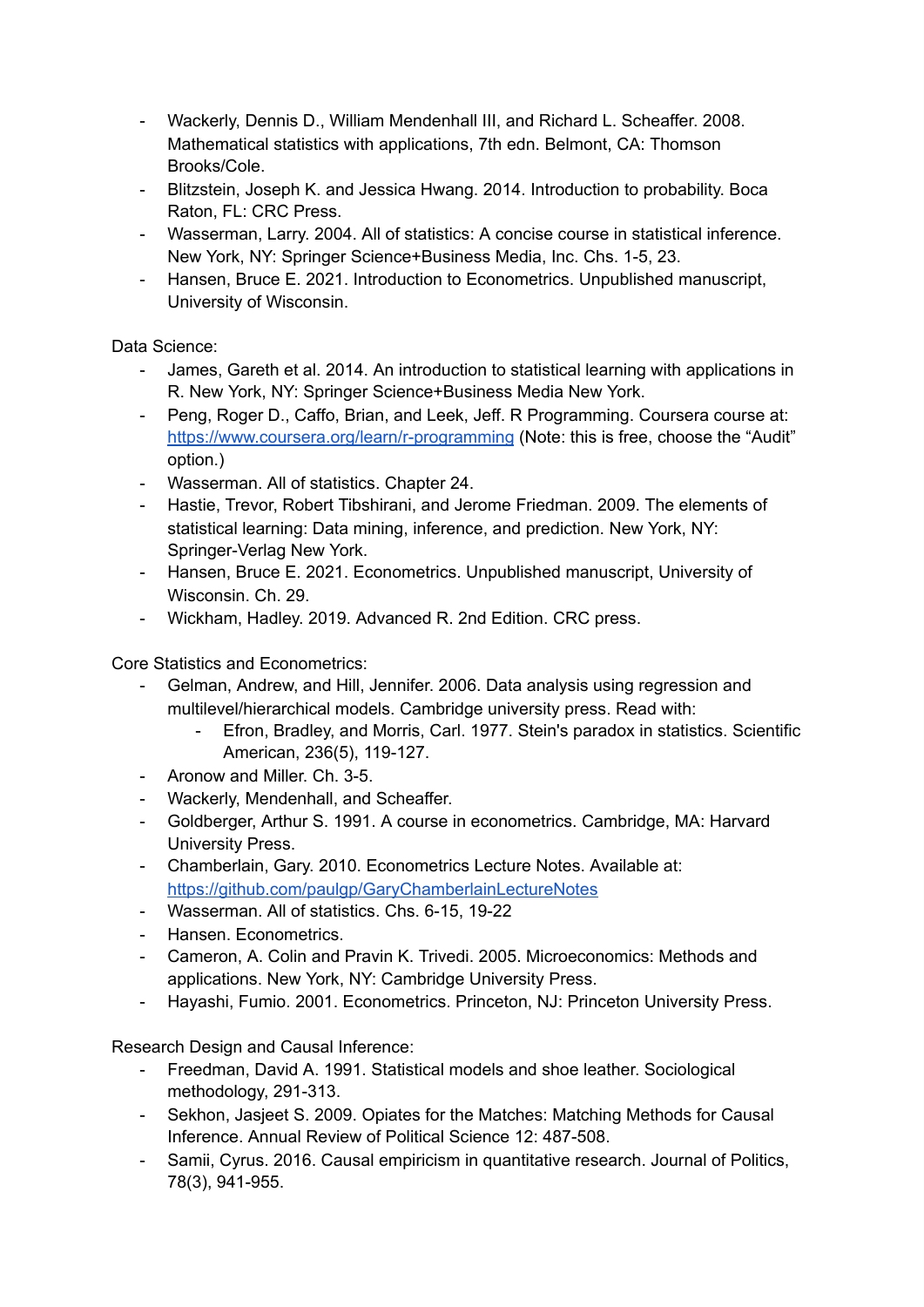- Stuart, Elizabeth A. 2010. Matching Methods for Causal Inference: A Review and a Look Forward." Statistical Science, 25(1) 1-21.
- Broockman, David E., Joshua L. Kalla, and Jasjeet S. Sekhon. 2017. The design of field experiments with survey outcomes: A framework for selecting more efficient, robust, and ethical designs. Political Analysis 25.4: 435-464.
- Holland, Paul W. 1986. Statistics and causal inference. Journal of the American Statistical Association. 81(396): 945–968.
- Gerber, Alan S. and Green, Donald P., 2012. Field experiments: Design, analysis, and interpretation. WW Norton. Read with:
	- Särndal, Carl-Erik, Swensson, Bengt, & Wretman, Jan. 2003. Model assisted survey sampling. Springer Science & Business Media. Chs. 1-3.3.
	- Aronow, Peter M. and Cyrus Samii. 2017. Estimating Average Causal Effects under General Interference, with Application to a Social Network Experiment. Annals of Applied Statistics.
- Cattaneo, Matias D., Idrobo, Nicolas, and Titiunik, Rocio. 2020. A practical introduction to regression discontinuity designs: Foundations. Cambridge: Cambridge University Press.
- Sekhon, Jasjeet S., and Rocio Titiunik. 2012. When natural experiments are neither natural nor experiments. American Political Science Review. 35-57.
- Morgan, Stephen L. and Christopher Winship. 2014. Counterfactuals and causal inference. New York, NY: Cambridge University Press.
- Aronow and Miller. Ch. 6-7.
- Rosenbaum, Paul R. 1999. Choice as an alternative to control in observational studies. Statistical Science. 259-278. Read with discussion.
- Angrist, Joshua D., Imbens, Guido W., and Rubin, Donald B. 1996. Identification of causal effects using instrumental variables. Journal of the American Statistical Association, 91(434), 444-455. Read with discussion. Also read with:
	- Sovey, Allison and Donald Green. 2011. Instrumental Variables Estimation in Political Science: A Readers' Guide. American Journal of Political Science Vol. 55, No. 1. 188-200.
- Freedman, David A. 2008. On regression adjustments to experimental data. Advances in Applied Mathematics. 40: 180–193. Read with:
	- Freedman, David A. 2008. On regression adjustments in experiments with several treatments. The Annals of Applied Statistics. 2: 176–196.
	- Lin, Winston. 2013. Agnostic notes on regression adjustments to experimental data: Reexamining Freedman's critique. The Annals of Applied Statistics. 7(1): 295–318.
- Heckman, James J., and Sergio Urzua. 2009. Comparing IV with Structural Models: What Simple IV Can and Cannot Identify. National Bureau of Economic Research Working Paper 14706. Read with:
	- Imbens, Guido W. 2010. Better LATE Than Nothing: Some Comments on Deaton (2009) and Heckman and Urzua (2009). Journal of Economic Literature, 48 (2): 399-423.
- Angrist, Joshua D. and Jörn-Steffen Pischke. 2009. Mostly harmless econometrics: An empiricist's companion. Princeton, NJ: Princeton University Press.
- Angrist, Joshua D. and Alan B. Krueger. 1999. Empirical strategies in labor economics. Handbook of Labor Economics. 3: 1277–1366.
- Wasserman. All of statistics. Chs. 15-18.